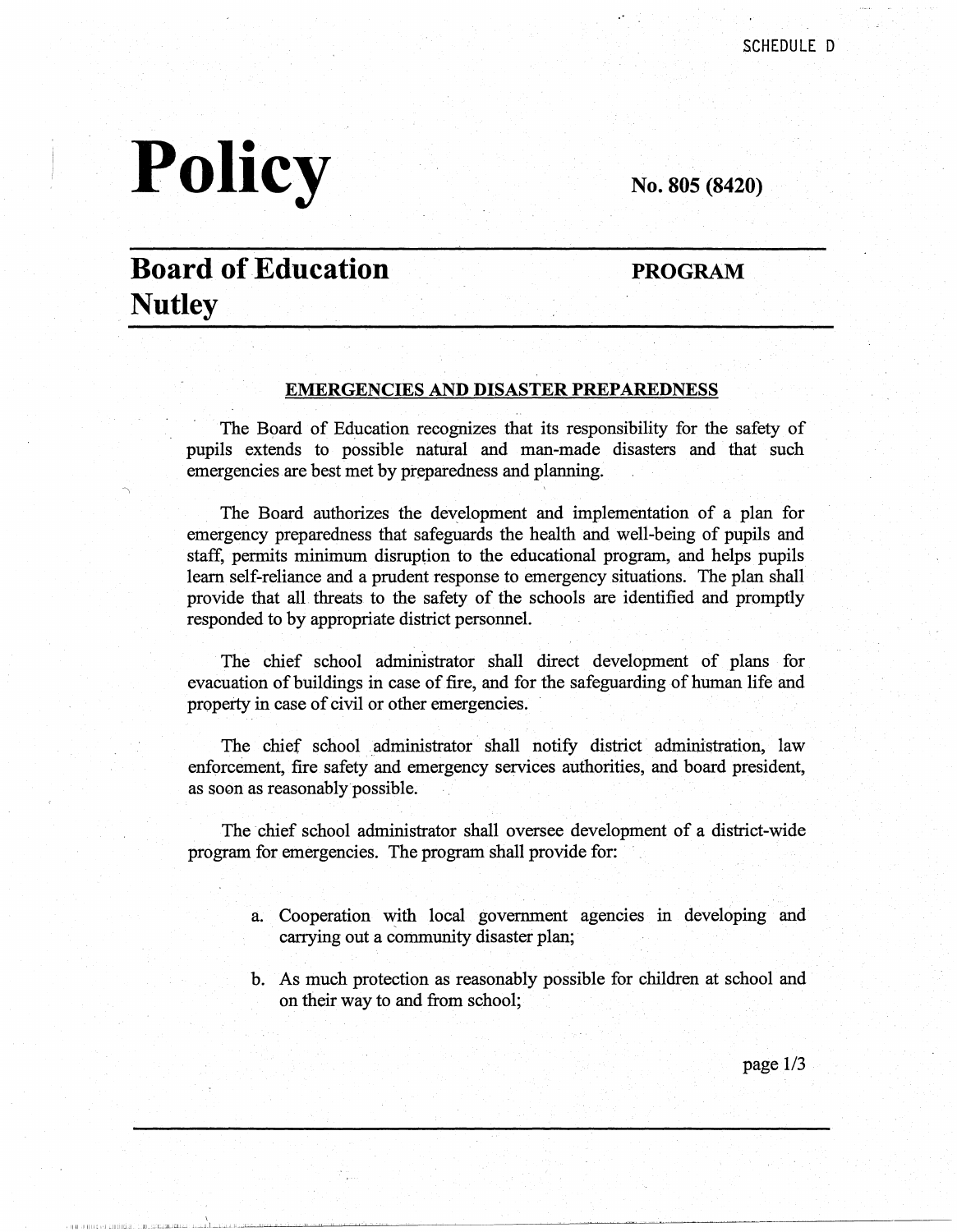#### **BOARD OF EDUCATION NUTLEY PROGRAM**

- c. Training in individual self-protection and survival techniques for pupils and staff;
- d. Necessary training and instruction for pupil and staff so that the school emergency plan may be carried out with the greatest possible speed and safety;
- e. The conduct of bus evacuation drills in accordance with rules of the State Board of Education;
- f. Procedures for the safe dispersal of pupils from school property and, if necessary, a plan for the sequestration of pupils in a safe place other than the school in which they are enrolled;
- g. The design of a communications system to alert the school community when necessary and to notify parents of the evacuation of pupils, and said communication system may include the use of telephones, electronic mail, or other paging devices;
- h. The appointment of a crisis response team; and
- i. The continuing evaluation of the effectiveness of emergency planning. in preparing the schools to cope with disaster.

At the discretion of the Superintendent, all time lost from the instructional program for the evacuation of school or the conduct of procedures necessitated by a threat to the safety of the school may be made up during the same school day.

#### **Fire Drills**

•Ill! 111]11,-, 1,

Fire drills shall be held at least twice each month for all pupils. The chief school administrator may order a modification of the fire drills so that they may take the form of indoor drills or of rapid dismissals with outdoor clothing when low temperatures prevail.

A written statement of procedures and instructions for fire drills shall be formulated by the chief school administrator and disseminated to all staff.

Instruction in fire prevention shall be given and emphasized in appropriate courses in the curriculum of the school.

page2/3